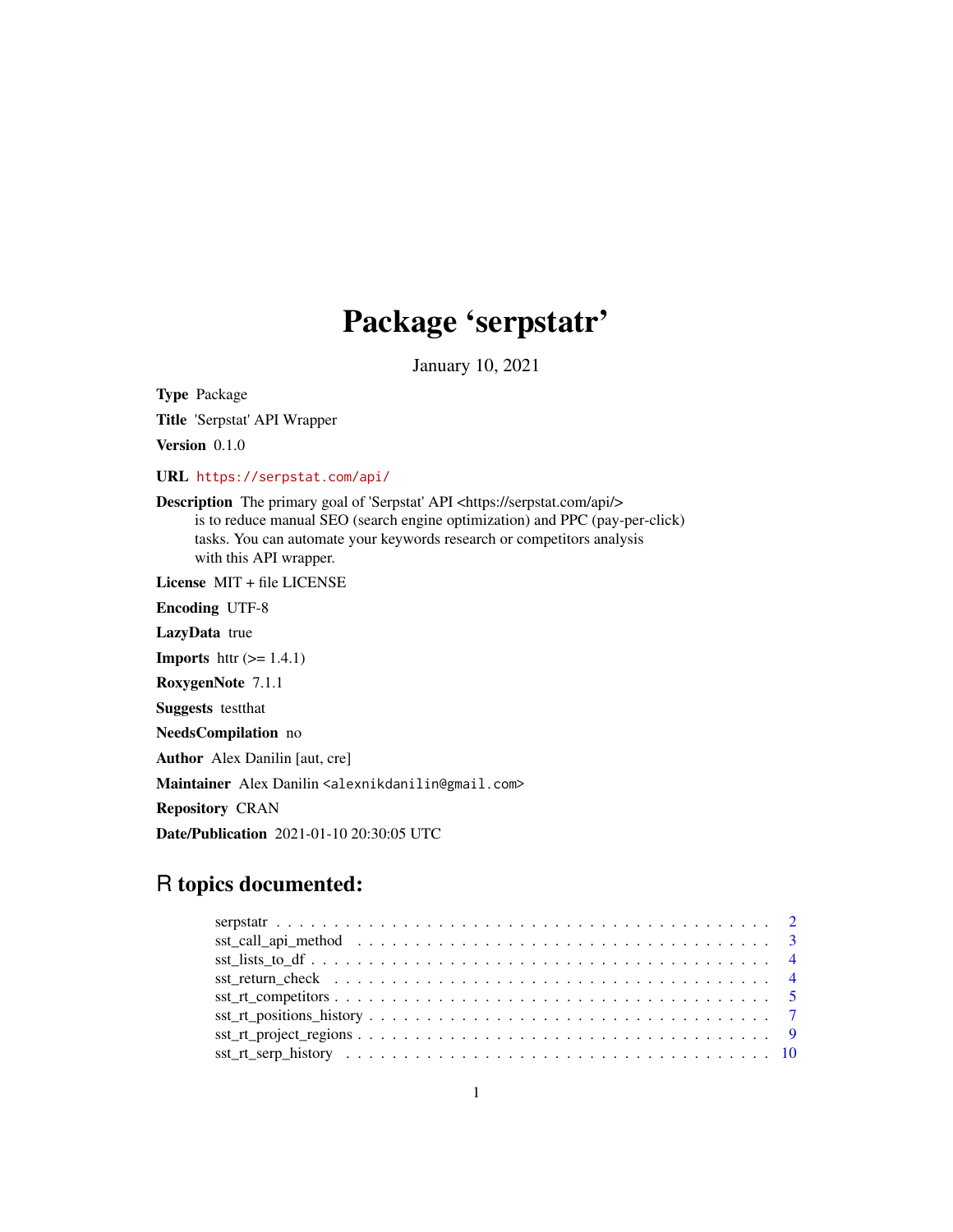#### <span id="page-1-0"></span>2 serpstatr and the serpstatr and the serpstatr and the serpstatr and the serpstatr and the serpstatr and the series of  $\sim$  1.1  $\mu$  serpstatr and the series of  $\mu$  series of  $\mu$  series of  $\mu$  series of  $\mu$  series of

#### $\bf 1$ ndex  $\bf 20$  $\bf 20$

serpstatr *serpstatr: Serpstat API wrapper for R.*

## Description

The serpstatr package currently covers only main search analytics API functions. All the names of the functions start with sst\_ to reduce the name conflict with other packages.

## Details

All the required arguments are checked by the API endpoint. So you would not get an error in R but the response would contain error object.

#### Search analytics functions

The names of these functions start with sst\_sa\_

- [sst\\_sa\\_database\\_info](#page-10-1)
- [sst\\_sa\\_stats](#page-18-1)
- [sst\\_sa\\_domains\\_info](#page-11-1)
- [sst\\_sa\\_domain\\_keywords](#page-12-1)
- [sst\\_sa\\_keywords\\_info](#page-16-1)
- [sst\\_sa\\_keywords](#page-14-1)
- [sst\\_sa\\_keyword\\_top](#page-17-1)

#### Helper functions

• [sst\\_lists\\_to\\_df](#page-3-1)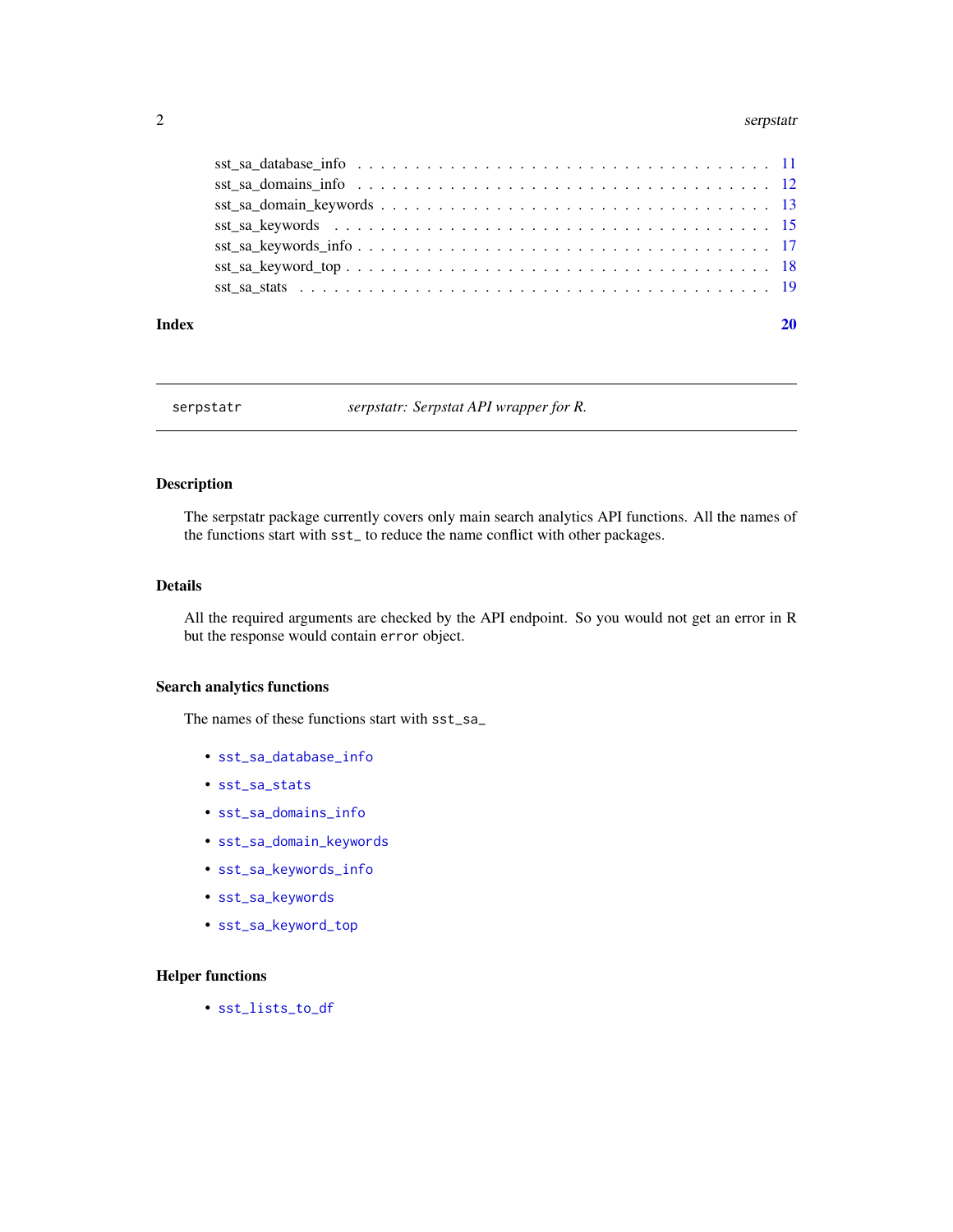<span id="page-2-1"></span><span id="page-2-0"></span>sst\_call\_api\_method *Make a request to Serpstat API endpoint*

## Description

Make a request to Serpstat API endpoint

#### Usage

```
sst_call_api_method(api_token, api_method, api_params = NULL)
```
## Arguments

| api_token  | Serpstat API token from the profile page.                                                                 |
|------------|-----------------------------------------------------------------------------------------------------------|
| api_method | Internal name of API method.                                                                              |
| api_params | A list of API parameters used by api method. More information about parame-<br>ters in the official docs. |

## Value

The list with a response data.

```
api_params <- list(
 query = 'serpstat.com',
 page = 1,
  size = 5\lambdatryCatch({
  serpstatr:::sst_call_api_method(
   api_token = 'api_token',
   api_method = 'SerpstatLimitsProcedure.getStats',
   api_params = api_params
    )
})
```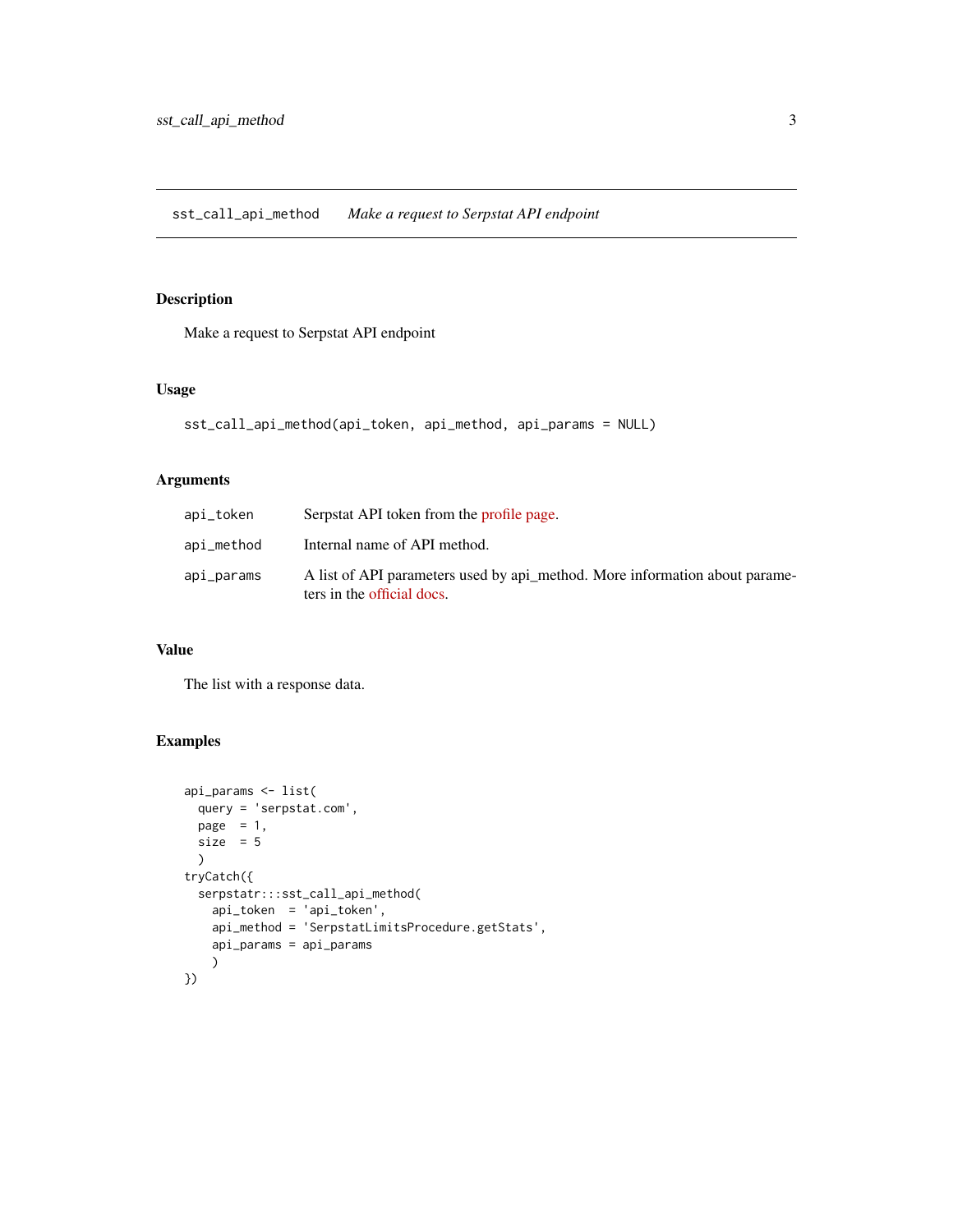<span id="page-3-1"></span><span id="page-3-0"></span>

#### Description

API response might contain nested lists with different number of elements. This function fills missing elements and combine lists to a data.frame.

#### Usage

sst\_lists\_to\_df(lists, fill = NA)

#### Arguments

| lists | - a list of nested lists with different number of elements |
|-------|------------------------------------------------------------|
| fill  | - a value to fill missing values in lists                  |

#### Value

A data.frame with all missing values filed with specified value.

## Examples

```
sst_lists_to_df(
  lists = list(
   first_list = list(a = 1, b = 2),
   second_list = list(a = 2, c = 3)),
  fill = 'empty'
)
```
sst\_return\_check *Preprocess the API response*

## Description

Every API call returns a JSON object. This object is transformed to a list. Depending on return\_method parameter the data element of this list will be a list or data.frame.

#### Usage

sst\_return\_check(response\_content, return\_method)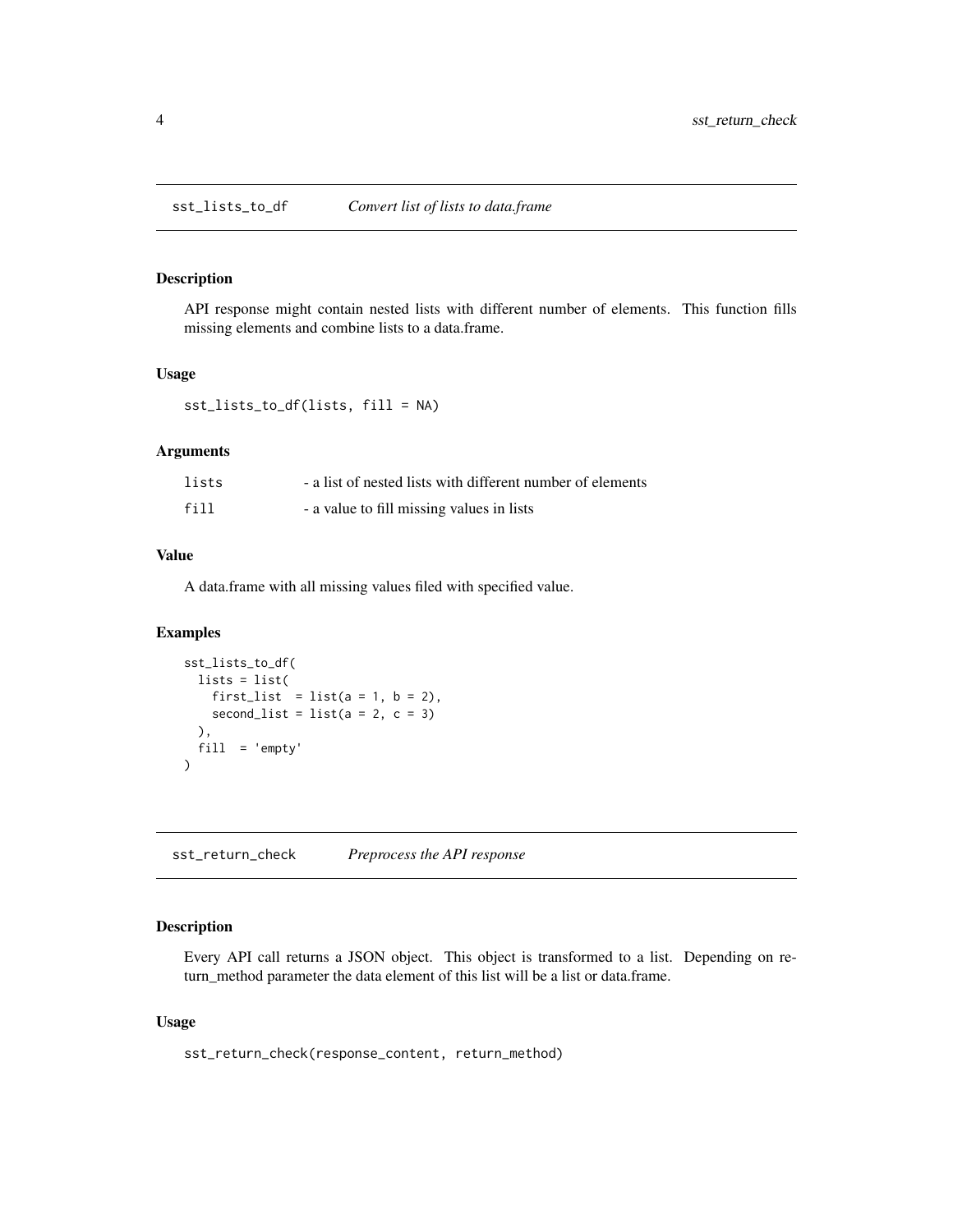## <span id="page-4-0"></span>Arguments

| response_content |                                                                                                                        |
|------------------|------------------------------------------------------------------------------------------------------------------------|
|                  | The result of sst_call_api_method call.                                                                                |
|                  | return method Accepted values are 'list' to return data object as list or 'df' to return data object<br>as data frame. |

#### Value

response\_content with a data object as list or data.frame.

sst\_rt\_competitors *Get the data on competitors in search results*

## Description

This method method returns the competing in top20 search results domains that rank for at least two keywords that are added the project.

## Usage

```
sst_rt_competitors(
  api_token,
  project_id,
  region_id,
  date_from,
  date_to,
  domains,
  sort = "sum_traffic",
  sort_range = "top1",
  order = "desc",page = 1,
  size = 100,return_method = "list"
)
```

| api_token  | (required) Serpstat API token from your profile.                                                                                                                                                                                 |
|------------|----------------------------------------------------------------------------------------------------------------------------------------------------------------------------------------------------------------------------------|
| project_id | (required) The ID of your project in Serpstat. You can find this ID in the<br>URL of any rank tracker report. As an example, in https://serpstat.com/rank-<br>tracker/keywords/12345/positions?get_params the ID would be 12345. |
| region_id  | (required) The ID of a region returned by sst_rt_project_regions.                                                                                                                                                                |
| date from  | (optional) The date string in 'YYYY-MM-DD' format to specify the initial date<br>of retrieved data.                                                                                                                              |
| date_to    | (optional) The date string in 'YYYY-MM-DD' format to specify the final date<br>of retrieved data. Must not exceed date_from $+30$ days.                                                                                          |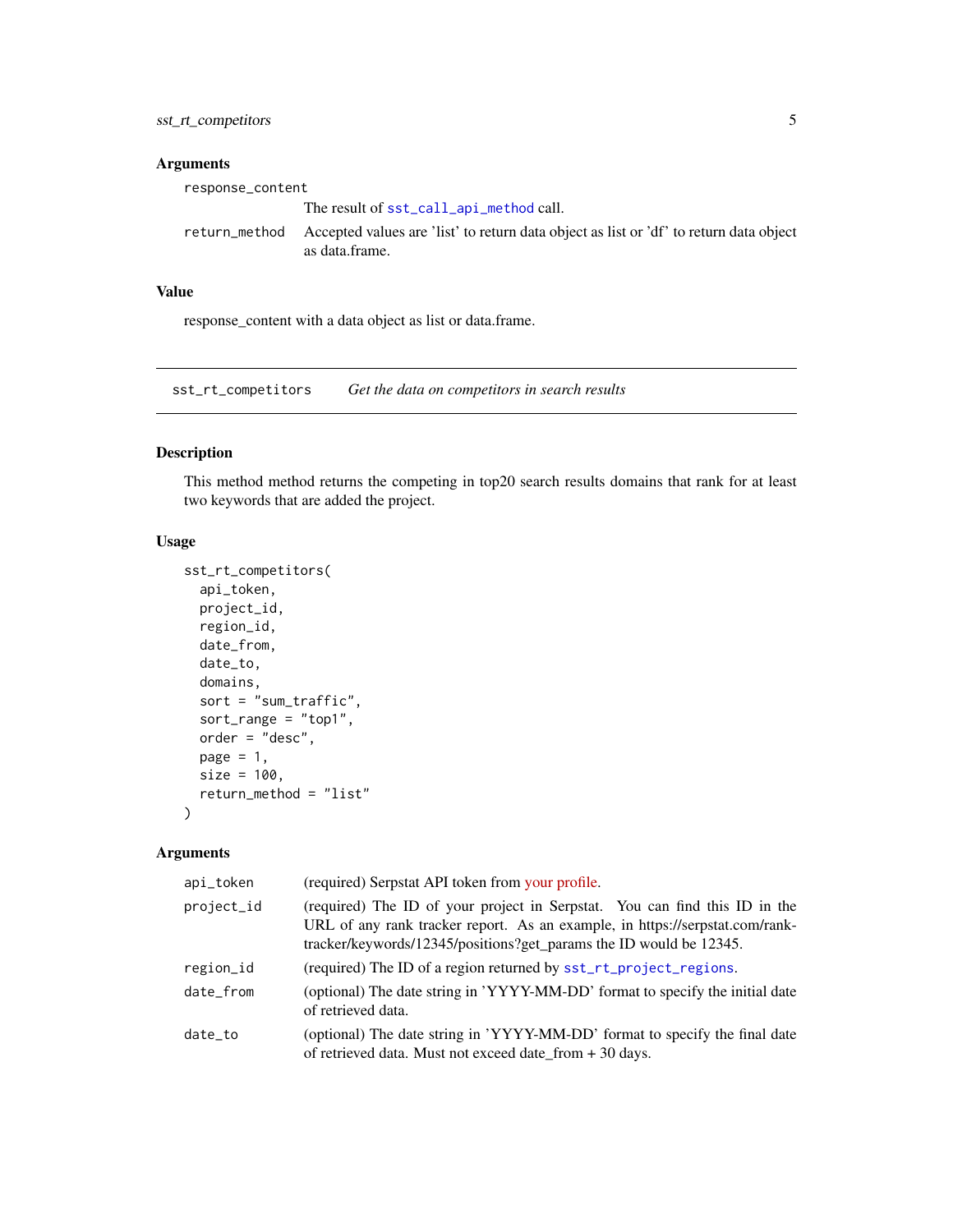| domains       | (optional) A vector of domain names for witch the data should be retrieved. By<br>default the data is retrieved for all domains that rank for at least two keywords<br>that are added to the project.                                                                                                                                                                                                                    |
|---------------|--------------------------------------------------------------------------------------------------------------------------------------------------------------------------------------------------------------------------------------------------------------------------------------------------------------------------------------------------------------------------------------------------------------------------|
| sort          | (optional) Must be one of 'sum_traffic' (default, domain search traffic distribu-<br>tion), 'keywords_count' (number of keywords), 'avg_position' (average domain<br>position), 'position_ranges' (ranges of positions), 'ads_count' (number of ads in<br>search engine results).                                                                                                                                        |
| sort_range    | (optional) The subcategory of ranges of positions to sort by. Must be one of<br>'top1', 'top3', 'top5', 'top10', 'top20', 'top101' to sort by the number of key-<br>words in specific positions range; or 'keywords_count_top', 'keywords_count_bottom'<br>to sort by the number of keywords in search ads blocks; or 'avg_position_top',<br>'avg_position_bottom' to sort by the average position in search ads blocks. |
| order         | (optional) The sorting order. Must be one of string 'desc' (default) for descend-<br>ing sorting or 'asc' for ascending sorting.                                                                                                                                                                                                                                                                                         |
| page          | (optional) Page number if there are many pages in response. The default value<br>$is1$ .                                                                                                                                                                                                                                                                                                                                 |
| size          | (optional) Page size. Must be one of 20, 50, 100, 200, 500. The default value is<br>100.                                                                                                                                                                                                                                                                                                                                 |
| return_method | (optional) Accepted values are 'list' (default) to return data object as list or 'df'<br>to return data object as data.frame.                                                                                                                                                                                                                                                                                            |

Returns traffic and keywords distributions, average positions of the domains by date.

## API rows consumption

0

```
## Not run:
api_token <- 'api_token'
project_id <- 12345
region_id <- sst_rt_competitors(
 api_token = api_token,
 project_id = project_id
 )$data$regions[[1]]$id
sst_rt_competitors(
 api_token = api_token,
 project_id = project_id,
  region_id = region_id,date_from = '2020-12-01',
  date_to = '2020-12-30',
  domains = c('serpstat.com', 'serpstatbot.com'),
  sort = 'sum\_traffic',sort_range = 'top1',
 order = 'desc',
 page = 1,
```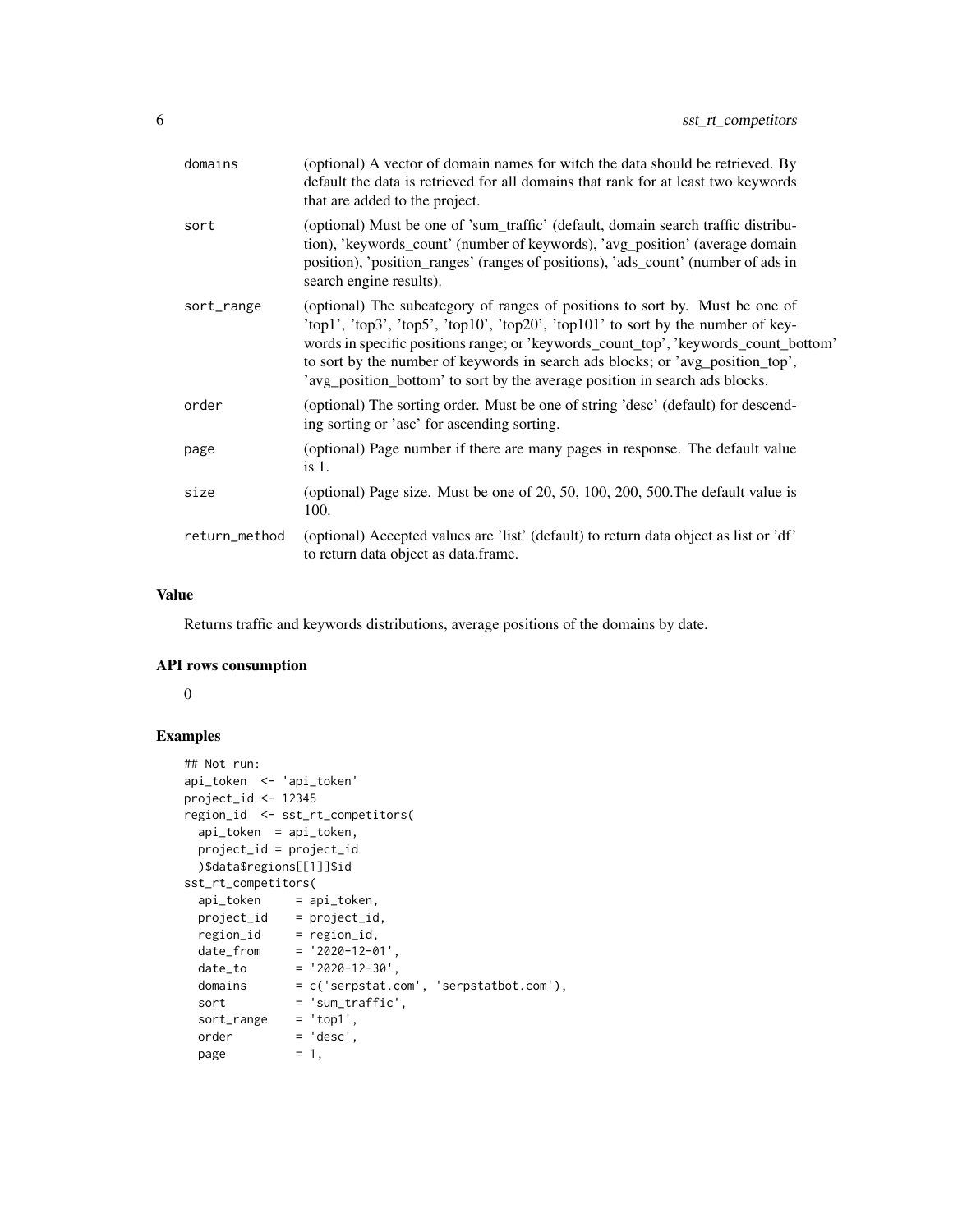<span id="page-6-0"></span>sst\_rt\_positions\_history 7

```
size = 20,
 return_method = 'list'
)
## End(Not run)
```
sst\_rt\_positions\_history

*Get ranking history for the domain or URL in selected search region*

## Description

This method method returns the rankings for specified domain is selected search region.

### Usage

```
sst_rt_positions_history(
  api_token,
 project_id,
 region_id,
 date_from,
 date_to,
 keywords,
 url,
 sort = "keyword",
 order = "desc",
 page = 1,
 size = 100,
 return_method = "list"
\mathcal{L}
```

| api_token  | (required) Serpstat API token from your profile.                                                                                                                                                                                 |
|------------|----------------------------------------------------------------------------------------------------------------------------------------------------------------------------------------------------------------------------------|
| project_id | (required) The ID of your project in Serpstat. You can find this ID in the<br>URL of any rank tracker report. As an example, in https://serpstat.com/rank-<br>tracker/keywords/12345/positions?get_params the ID would be 12345. |
| region_id  | (required) The ID of a region returned by sst_rt_project_regions.                                                                                                                                                                |
| date from  | (optional) The date string in 'YYYY-MM-DD' format to specify the initial date<br>of retrieved data.                                                                                                                              |
| date_to    | (optional) The date string in 'YYYY-MM-DD' format to specify the final date<br>of retrieved data. Must not exceed date_from + 30 days.                                                                                           |
| keywords   | (optional) A vector of keywords for witch the data should be retrieved. Maxi-<br>mum 1000 keywords per request.                                                                                                                  |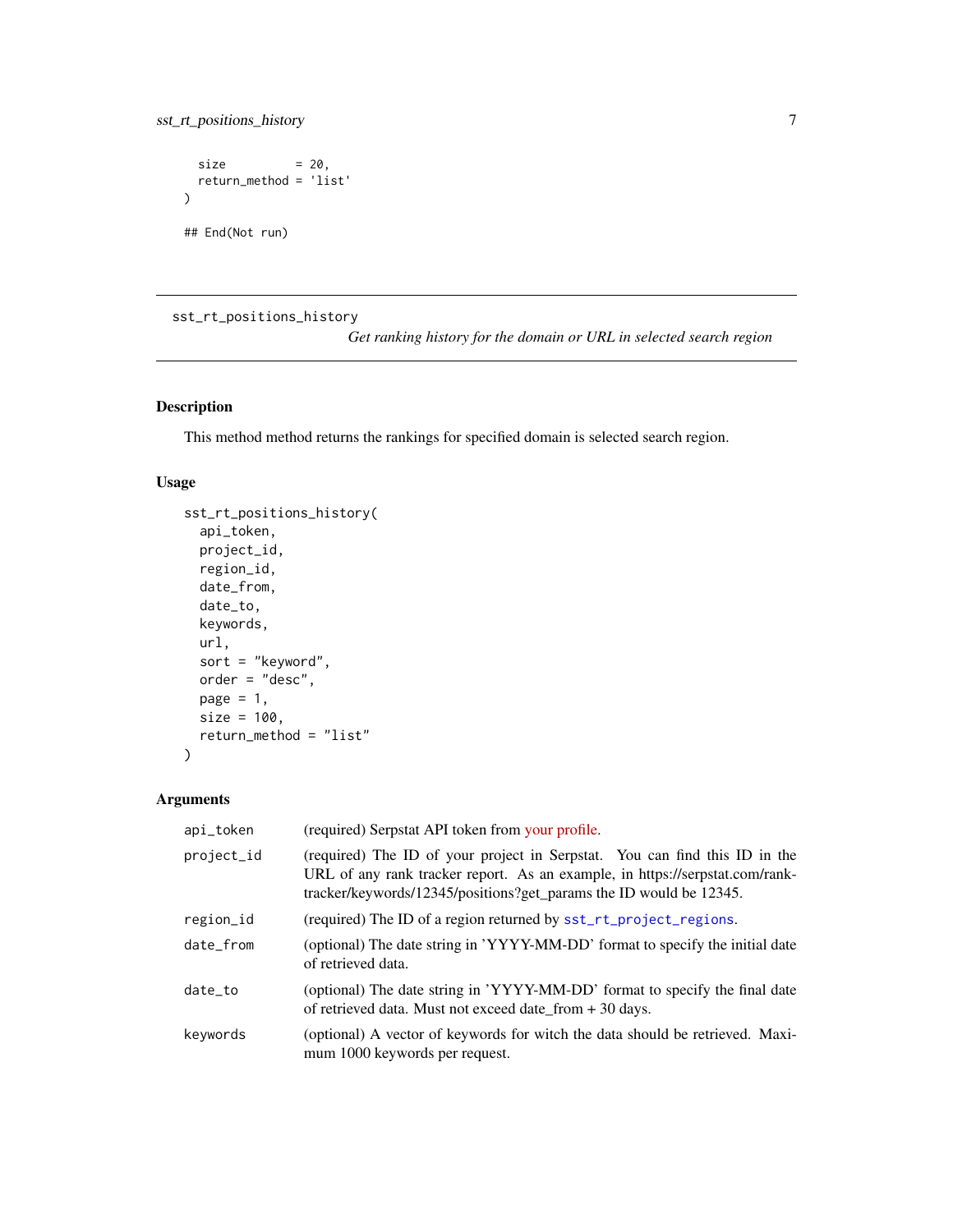| url           | (optional) The domain name (e.g. domain.com) or web page address (e.g. https://domain.com/page)<br>to get the data for. BY default the results are returned for the projects' domain<br>name. |
|---------------|-----------------------------------------------------------------------------------------------------------------------------------------------------------------------------------------------|
| sort          | (optional) Must be one of 'keyword' (default) to sort the results alphabetically<br>or 'date' to sort the results by date.                                                                    |
| order         | (optional) The sorting order. Must be one of string 'desc' (default) for descend-<br>ing sorting or 'asc' for ascending sorting.                                                              |
| page          | (optional) Page number if there are many pages in response. The default value<br>is $1$ .                                                                                                     |
| size          | (optional) Page size. Must be one of 20, 50, 100, 200, 500. The default value is<br>100.                                                                                                      |
| return_method | (optional) Accepted values are 'list' (default) to return data object as list or 'df'<br>to return data object as data.frame.                                                                 |
|               |                                                                                                                                                                                               |

Returns positions of selected domain in search engine results in selected region with corresponding URLs for these positions.

#### API rows consumption

 $\theta$ 

## Examples

```
## Not run:
api_token <- 'api_token'
project_id <- 12345
region_id <- sst_rt_project_regions(
 api_token = api_token,
 project_id = project_id
 )$data$regions[[1]]$id
sst_rt_positions_history(
  api_token = api_token,
  project_id = project_id,
 region_id = region_id,
 date_from = '2020-12-01',
 date_to = '2020-12-30',
 keywords = c('seo', 'ppc', 'serpstat'),url = 'serpstat.com',
 sort = 'keyword',
 order = 'desc',
 page = 1,size = 100,
 return_method = 'list'
)
```
## End(Not run)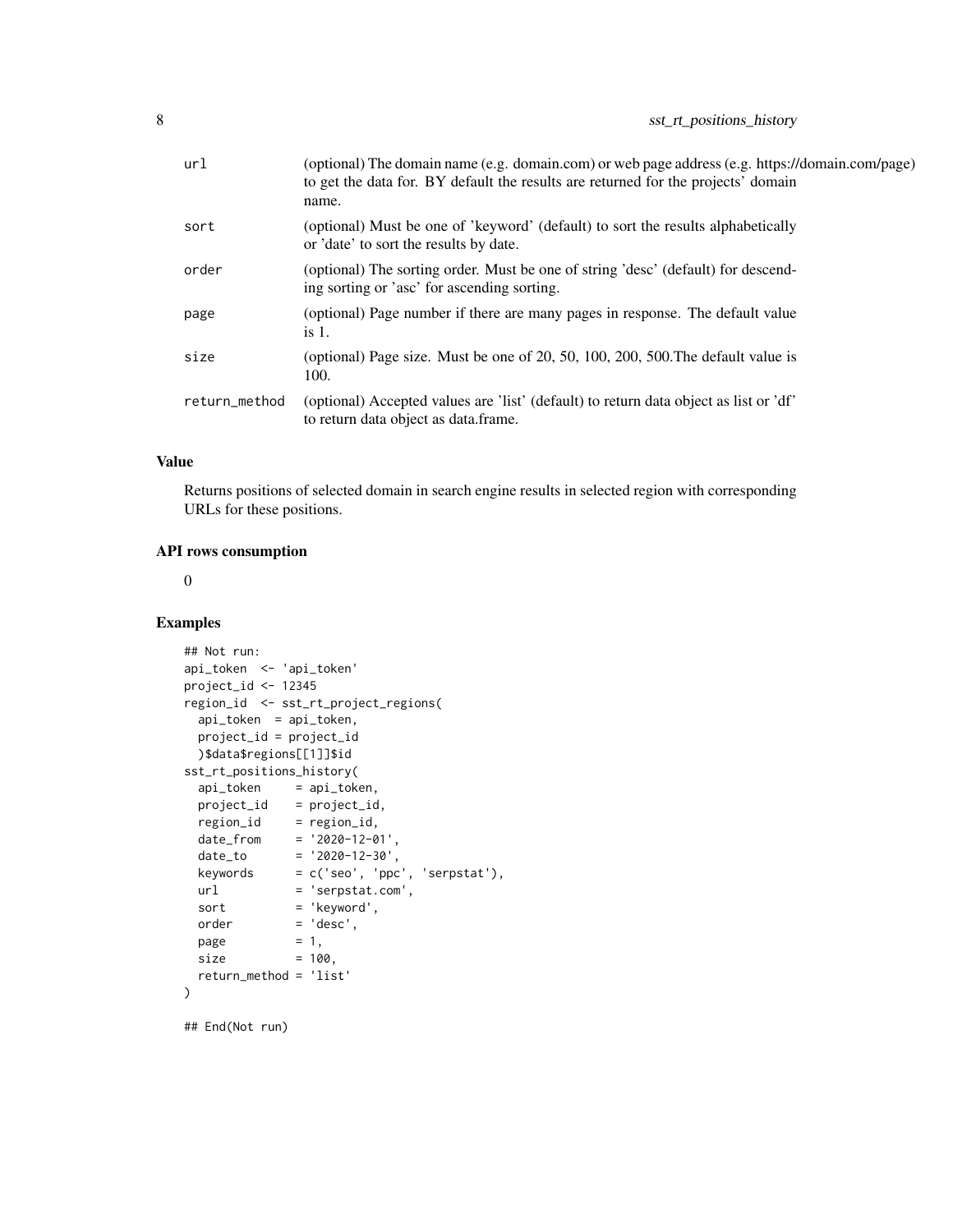<span id="page-8-1"></span><span id="page-8-0"></span>sst\_rt\_project\_regions

*Get all regions for the project*

### Description

In Serpstat you are able to track ranking of your website in multiple regions. This method returns all the regions in your Serpstat project. You will need the results of this method to get rankings in selected region.

#### Usage

```
sst_rt_project_regions(api_token, project_id, return_method = "list")
```
#### Arguments

| api_token     | (required) Serpstat API token from your profile.                                                                                                                                                                                 |
|---------------|----------------------------------------------------------------------------------------------------------------------------------------------------------------------------------------------------------------------------------|
| project_id    | (required) The ID of your project in Serpstat. You can find this ID in the<br>URL of any rank tracker report. As an example, in https://serpstat.com/rank-<br>tracker/keywords/12345/positions?get_params the ID would be 12345. |
| return_method | (optional) Accepted values are 'list' (default) to return data object as list or 'df'<br>to return data object as data.frame.                                                                                                    |

## Value

Returns the regions of the project with their ID, state (active or not) and other region attributes.

#### API rows consumption

0

```
## Not run:
api_token <- 'api_token'
project_id <- 12345
sst_rt_project_regions(api_token = api_token, project_id = project_id)
## End(Not run)
```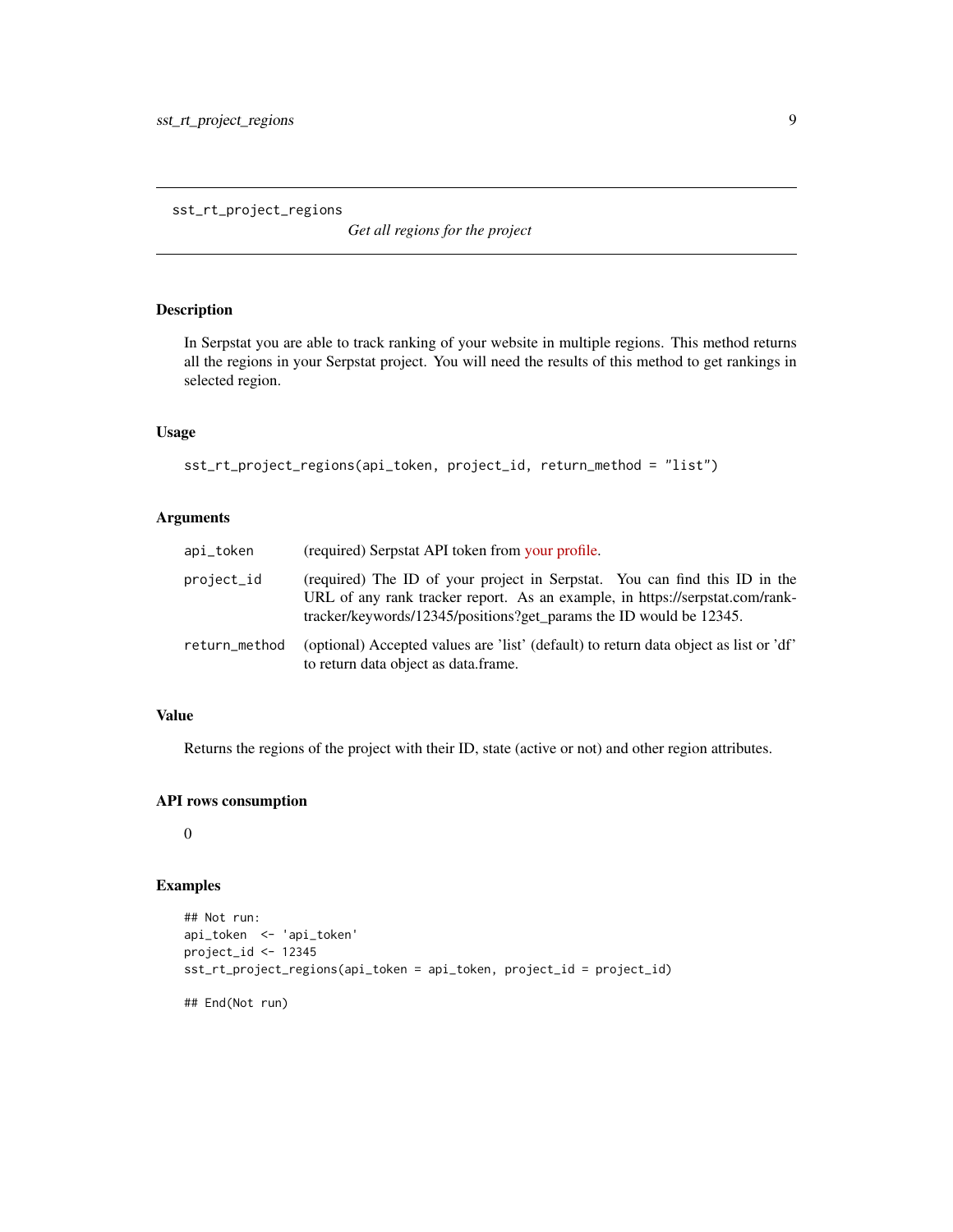<span id="page-9-0"></span>sst\_rt\_serp\_history *Get search results history in search region by keywords*

## Description

This method method returns top 100 search results in Google and top 50 search results in Yandex by region and project keywords.

## Usage

```
sst_rt_serp_history(
  api_token,
 project_id,
 region_id,
 date_from,
 date_to,
 keywords,
  sort = "keyword",
 order = "desc",
 page = 1,
 size = 100,
 return_method = "list"
)
```

| api_token  | (required) Serpstat API token from your profile.                                                                                                                                                                                 |
|------------|----------------------------------------------------------------------------------------------------------------------------------------------------------------------------------------------------------------------------------|
| project_id | (required) The ID of your project in Serpstat. You can find this ID in the<br>URL of any rank tracker report. As an example, in https://serpstat.com/rank-<br>tracker/keywords/12345/positions?get_params the ID would be 12345. |
| region_id  | (required) The ID of a region returned by sst_rt_project_regions.                                                                                                                                                                |
| date_from  | (optional) The date string in 'YYYY-MM-DD' format to specify the initial date<br>of retrieved data.                                                                                                                              |
| date_to    | (optional) The date string in 'YYYY-MM-DD' format to specify the final date<br>of retrieved data. Must not exceed date_from + 30 days.                                                                                           |
| keywords   | (optional) A vector of keywords for witch the data should be retrieved. Maxi-<br>mum 1000 keywords per request.                                                                                                                  |
| sort       | (optional) Must be one of 'keyword' (default) to sort the results alphabetically<br>or 'date' to sort the results by date.                                                                                                       |
| order      | (optional) The sorting order. Must be one of string 'desc' (default) for descend-<br>ing sorting or 'asc' for ascending sorting.                                                                                                 |
| page       | (optional) Page number if there are many pages in response. The default value<br>is 1.                                                                                                                                           |
| size       | (optional) Page size. Must be one of 20, 50, 100, 200, 500. The default value is<br>100.                                                                                                                                         |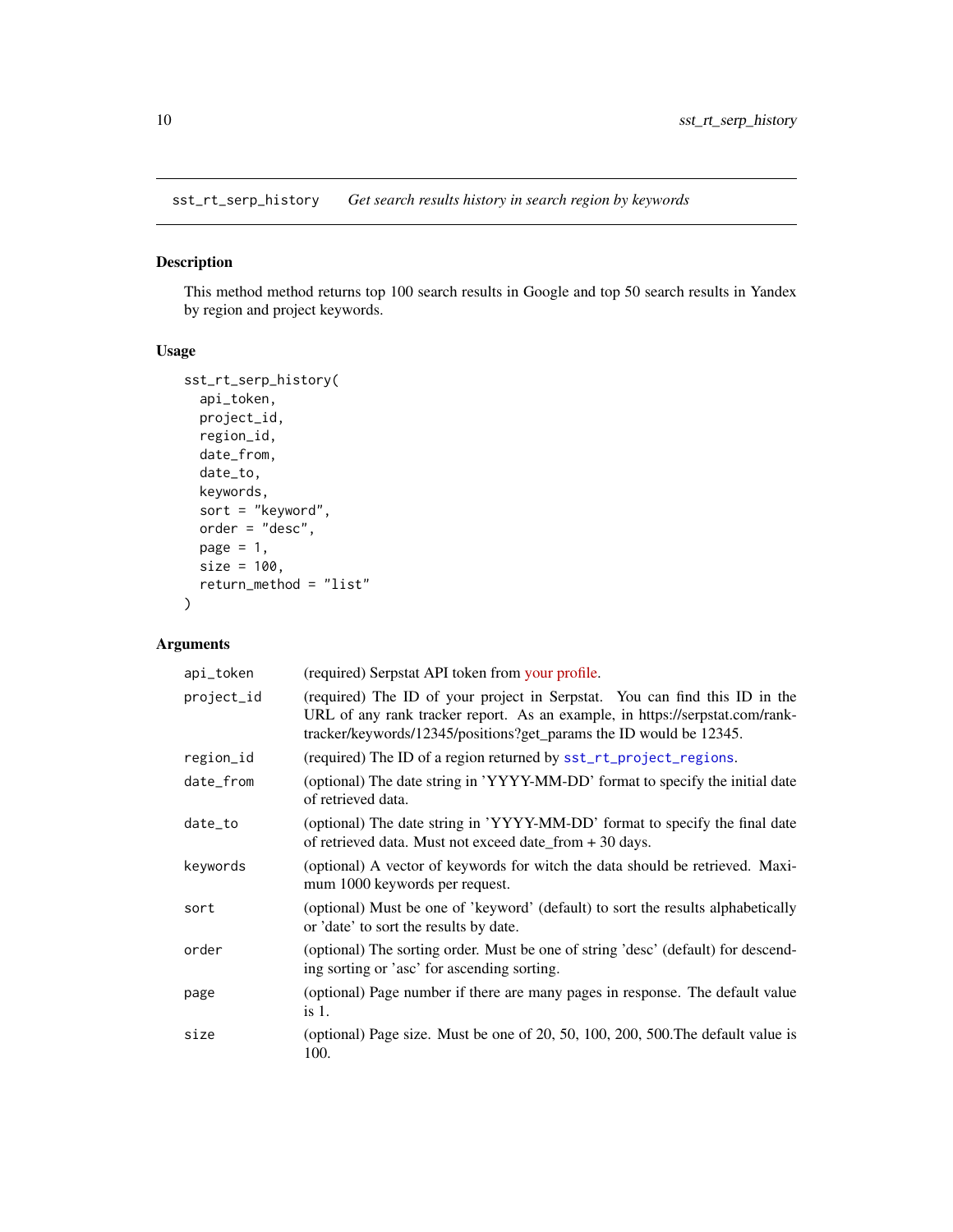<span id="page-10-0"></span>return\_method (optional) Accepted values are 'list' (default) to return data object as list or 'df' to return data object as data.frame.

#### Value

Returns the search engine results for specific dates and region including positions and URLs.

#### API rows consumption

 $\Omega$ 

#### Examples

```
## Not run:
api_token <- 'api_token'
project_id <- 12345
region_id <- sst_rt_project_regions(
 api_token = api_token,
 project_id = project_id
 )$data$regions[[1]]$id
sst_rt_serp_history(
 api_token = api_token,
 project_id = project_id,region_id = region_id,
  date_from = '2020-12-01',
 date_to = '2020-12-30',keywords = c('seo', 'ppc', 'serpstat'),
 sort = 'keyword',
 order = 'desc',
 page = 1,
 size = 100,
 return_method = 'list'
\mathcal{E}## End(Not run)
```
<span id="page-10-1"></span>sst\_sa\_database\_info *List all Serpstat databases*

#### Description

In every request to get data from search analytics API you must set se parameter to specify from what country do you want to get the data. This method returns all acceptable values for se parameter with corresponding country names.

#### Usage

```
sst_sa_database_info(api_token, return_method = "list")
```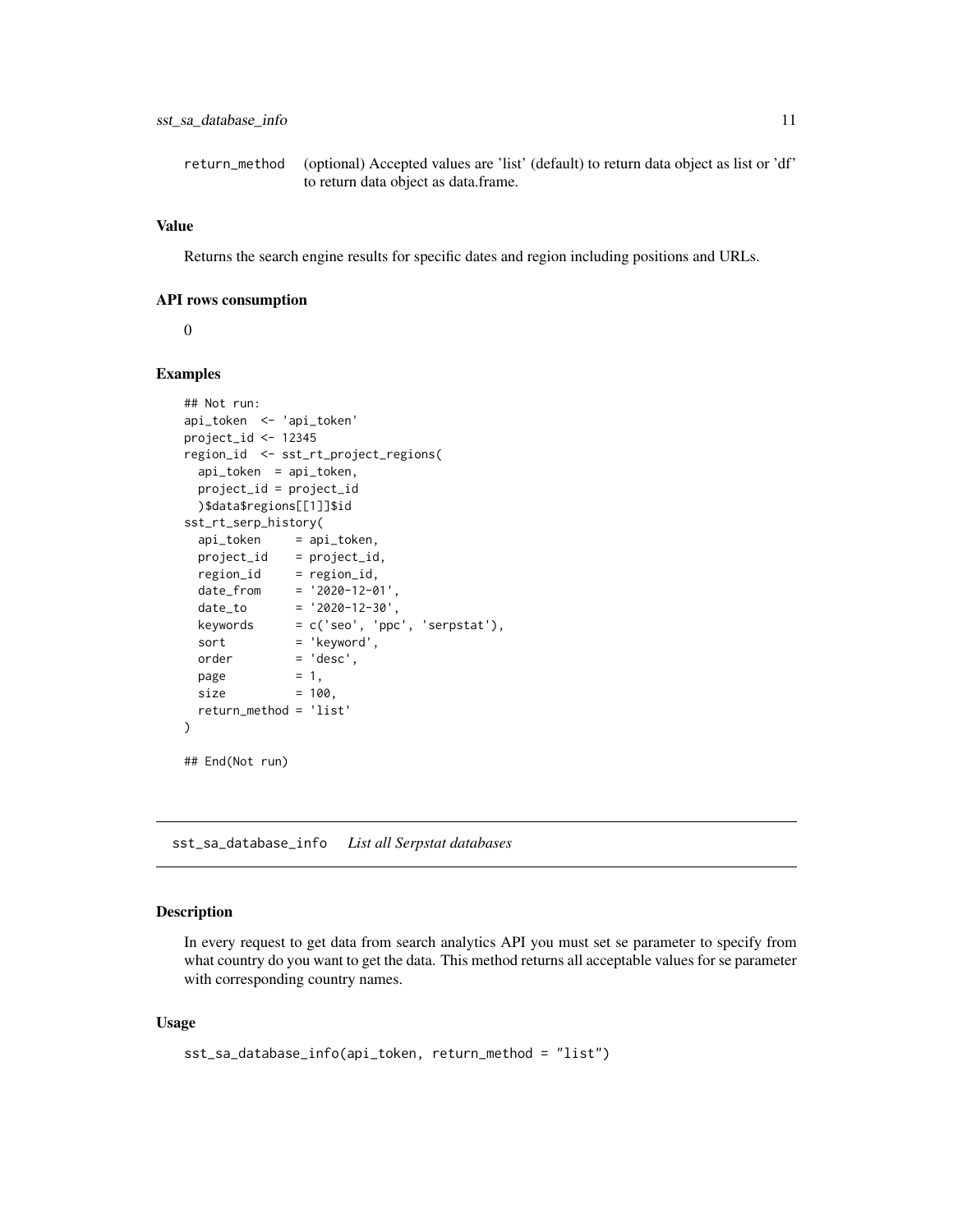#### <span id="page-11-0"></span>Arguments

| api_token | (required) Serpstat API token from your profile.                                                                                            |
|-----------|---------------------------------------------------------------------------------------------------------------------------------------------|
|           | return_method (optional) Accepted values are 'list' (default) to return data object as list or 'df'<br>to return data object as data.frame. |

## Value

Returns country name, se parameter value and local search engine domain name for each country.

## API rows consumption

0

## Examples

```
## Not run:
api_token <- 'api_token'
sst_sa_database_info(api_token)$data
```
## End(Not run)

<span id="page-11-1"></span>sst\_sa\_domains\_info *Domains summary*

## Description

Returns the number of keywords for each domain in SEO and PPC, online visibility and other metrics.

## Usage

```
sst_sa_domains_info(
  api_token,
 domains,
  se,
  sort = NULL,return_method = "list"
)
```

| api_token     | (required) Serpstat API token from your profile.                                                                              |
|---------------|-------------------------------------------------------------------------------------------------------------------------------|
| domains       | (required) A vector of domain names to analyze.                                                                               |
| se            | (required) Search engine alias (db_name) returned by sst_sa_database_info                                                     |
| sort          | (optional) A field to sort the response. See Sorting for more details.                                                        |
| return_method | (optional) Accepted values are 'list' (default) to return data object as list or 'df'<br>to return data object as data.frame. |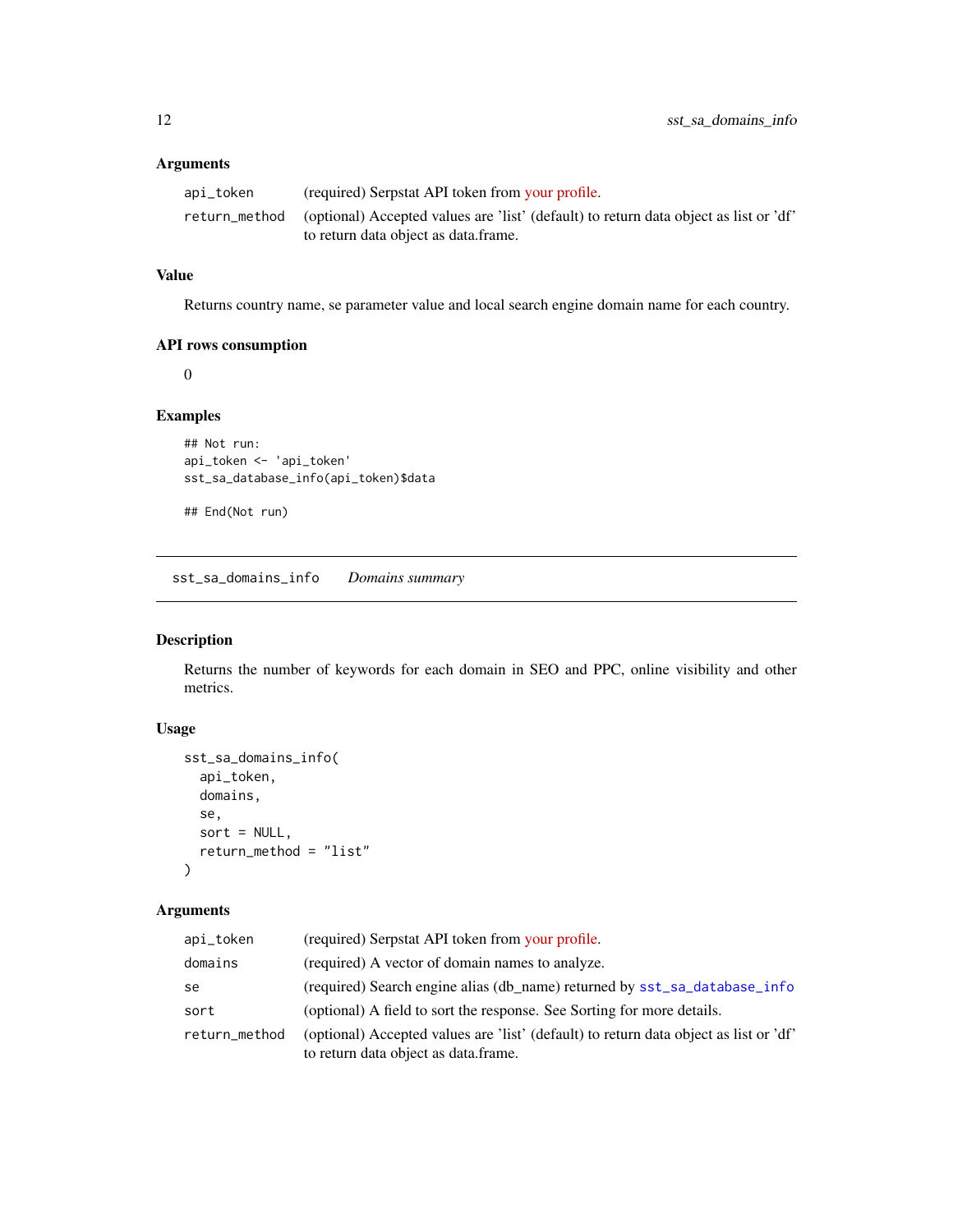<span id="page-12-0"></span>Returns [aggregated stats](https://serpstat.com/api/14-domain-summary-report-domaininfo/) for each domain.

#### API rows consumption

1 per domain in request.

#### Sorting

You can sort the response using sort argument. It must be a list with a single named element. The name of the element must match one of parameters in response. The value of the element must be asc for ascending order and desc for descending order. For example, sort = list(ads = 'desc') would sort the response by ads parameter in descending order.

#### Examples

```
## Not run:
api_token <- 'api_token'
sst_sa_domains_info(
 api_token = api_token,
 domains = c('amazon.com', 'ebay.com'),
 se = 'g_us',return_method = 'df'
)$data
## End(Not run)
```
<span id="page-12-1"></span>sst\_sa\_domain\_keywords

*Domain organic keywords*

#### Description

Returns up to 60 000 organic keywords from selected region for the domain with a number of metrics for each keyword.

#### Usage

```
sst_sa_domain_keywords(
  api_token,
  domain,
  se,
  url = NULL,keywords = NULL,
 minusKeywords = NULL,
  sort = NULL,filters = NULL,
  page = 1,
```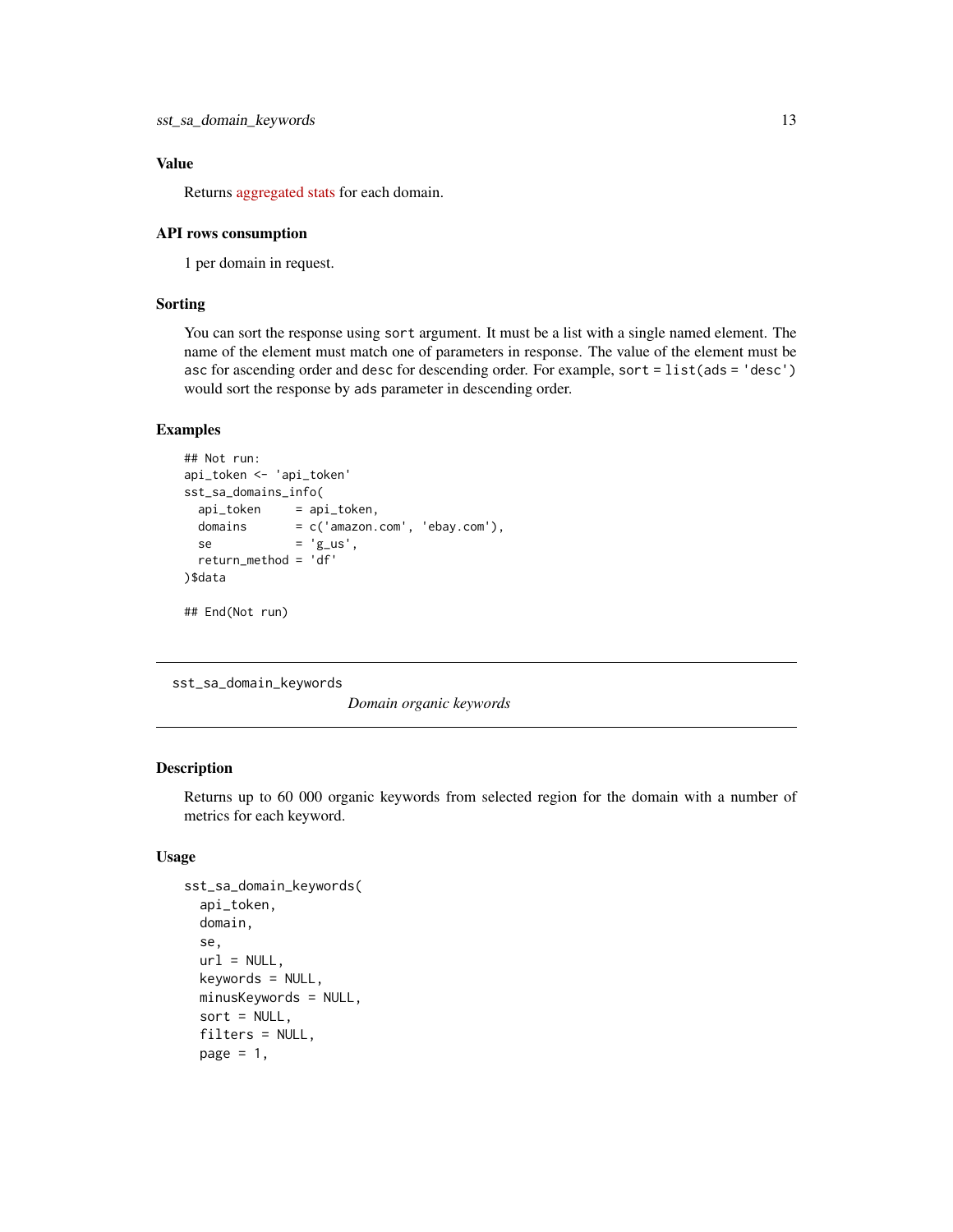```
size = 100,return_method = "list"
)
```
## Arguments

| api_token     | (required) Serpstat API token from your profile.                                                                                      |
|---------------|---------------------------------------------------------------------------------------------------------------------------------------|
| domain        | (required) Domain to get data for.                                                                                                    |
| se            | (required) Search engine alias (db_name) returned by sst_sa_database_info.                                                            |
| url           | (optional) Get the results for this URL only.                                                                                         |
| keywords      | (optional) A vector of words. Keywords in response will contain these words                                                           |
| minusKeywords | (optional) A vector of words. Keywords in response will not contain these<br>words.                                                   |
| sort          | (optional) A field to sort the response. See Sorting for more details.                                                                |
| filters       | (optional) A list of filtering options. See Filtering for more details.                                                               |
| page          | (optional) Page number if there are many pages in response.                                                                           |
| size          | (optional) Page size. Optional parameters for filtering, sorting and walking<br>through the pages of the response are described here. |
| return_method | (optional) Accepted values are 'list' (default) to return data object as list or 'df'<br>to return data object as data.frame.         |

## Value

Returns [a number metrics](https://serpstat.com/api/18-domain-organic-keywords-domainkeywords/) for each keyword.

### API rows consumption

1 per keyword in response.

#### Sorting

You can sort the response using sort argument. It must be a list with a single named element. The name of the element must match one of parameters in response. The value of the element must be asc for ascending order and desc for descending order. For example, sort = list(ads = 'desc') would sort the response by ads parameter in descending order.

## Filtering

To filter the results you can use filters argument. It must be a list of named elements. The name of the element must match one of the filtering parameters described [here.](https://serpstat.com/api/61-filtering-and-sorting-results/) You can find all the acceptable values for each parameter there too. For example, filters = list(queries\_from = 0,queries\_to = 10) would narrow the results to include only the keywords that have a search volume between 0 and 10.

<span id="page-13-0"></span>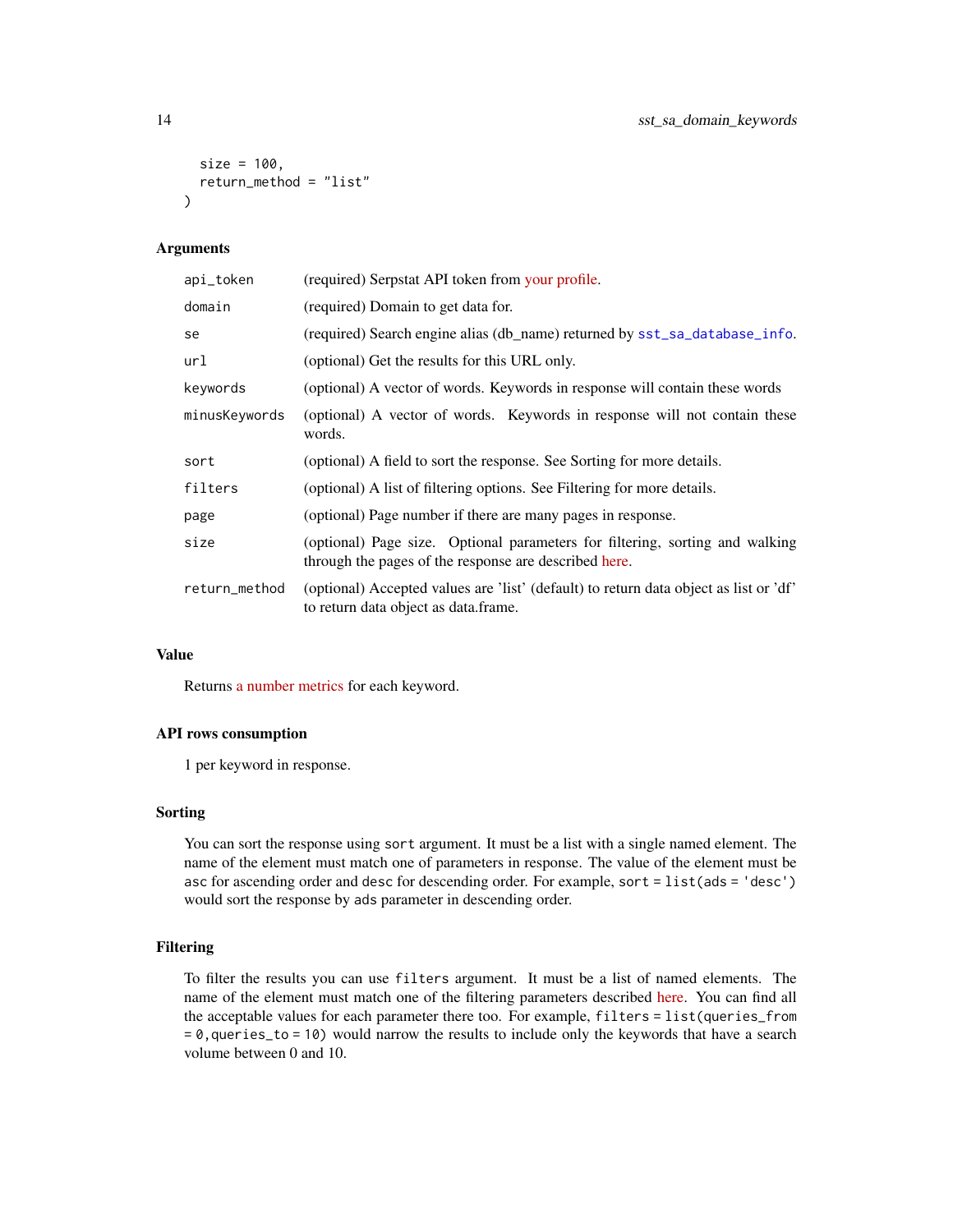## <span id="page-14-0"></span>sst\_sa\_keywords 15

## Examples

```
## Not run:
api_token <- 'api_token'
sst_sa_domain_keywords(
 api_token = api_token,
 domain = 'serpstat.com',
 se = 'g<sub>_us</sub>',
 sort = list(keyword_length = 'desc'),url = 'https://serpstat.com/',
 keywords = list('google'),minusKeywords = list('download'),
 filters = list(queries\_from = 0,queries_to = 10),
 page = 2,
 size = 10,
 return_method = 'df'
)$data
## End(Not run)
```
<span id="page-14-1"></span>sst\_sa\_keywords *Phrase match keywords*

## Description

A full-text search to find all the keywords that match the queried term with a number of metrics for each keyword like search volume, CPC and competition level.

#### Usage

```
sst_sa_keywords(
  api_token,
  keyword,
  se,
 minusKeywords = NULL,
  sort = NULL,filters = NULL,
 page = 1,
 size = 100,
  return_method = "list"
)
```

| api_token | (required) Serpstat API token from your profile.                           |
|-----------|----------------------------------------------------------------------------|
| kevword   | (required) A keyword to search for.                                        |
| se        | (required) Search engine alias (db_name) returned by sst_sa_database_info. |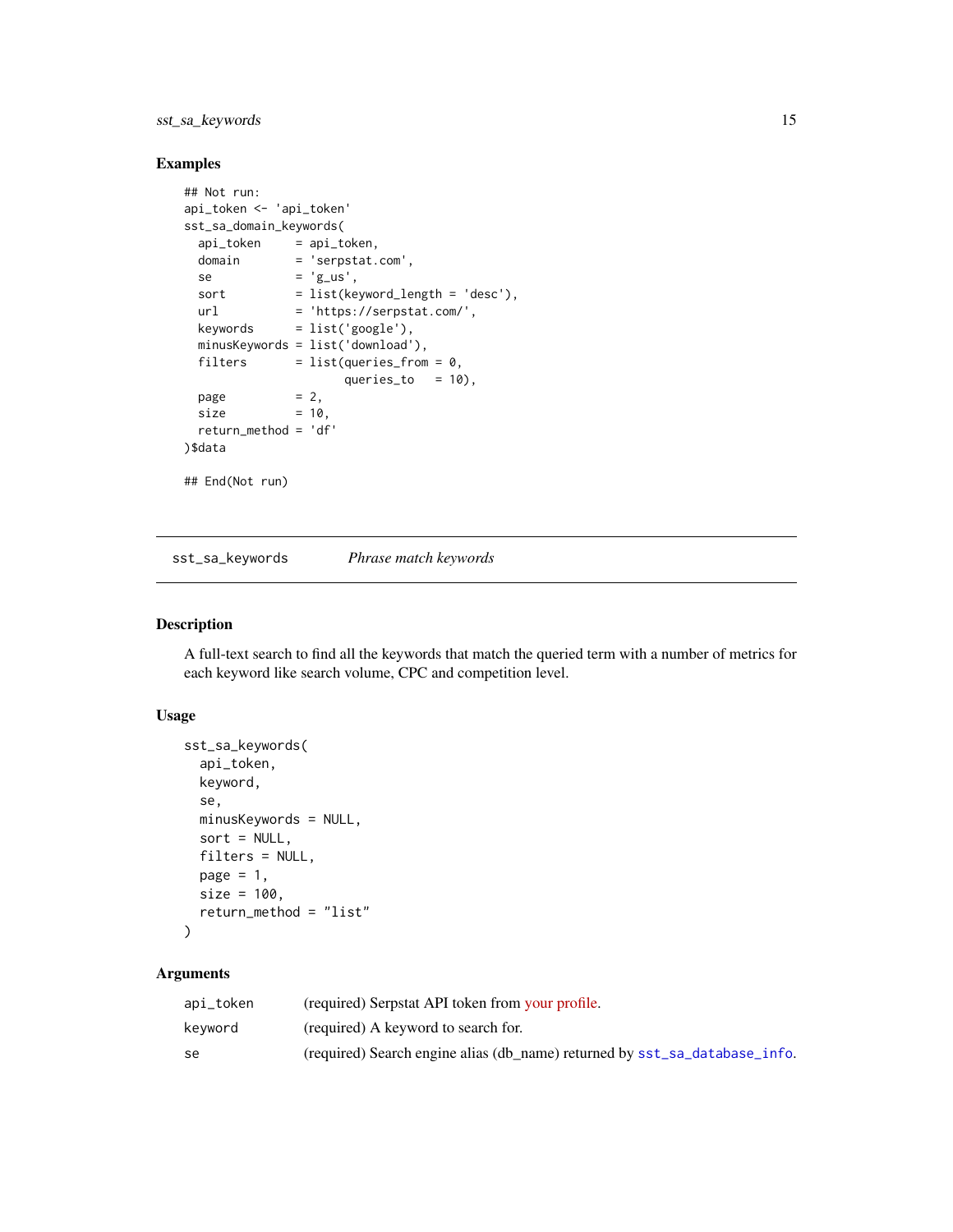| minusKeywords | (optional) A vector of words. Keywords in response will not contain these<br>words.                                                   |
|---------------|---------------------------------------------------------------------------------------------------------------------------------------|
| sort          | (optional) A field to sort the response. See Sorting for more details.                                                                |
| filters       | (optional) A list of filtering options. See Filtering for more details.                                                               |
| page          | (optional) Page number if there are many pages in response.                                                                           |
| size          | (optional) Page size. Optional parameters for filtering, sorting and walking<br>through the pages of the response are described here. |
| return_method | (optional) Accepted values are 'list' (default) to return data object as list or 'df'<br>to return data object as data.frame.         |

Returns [a number of metrics](https://serpstat.com/api/29-phrase-match-keywords-keywords/) for each keyword.

#### API rows consumption

1 per keyword in response.

#### Sorting

You can sort the response using sort argument. It must be a list with a single named element. The name of the element must match one of parameters in response. The value of the element must be asc for ascending order and desc for descending order. For example, sort = list(ads = 'desc') would sort the response by ads parameter in descending order.

#### Filtering

To filter the results you can use filters argument. It must be a list of named elements. The name of the element must match one of the filtering parameters described [here.](https://serpstat.com/api/61-filtering-and-sorting-results/) You can find all the acceptable values for each parameter there too. For example, filters = list(queries\_from = 0,queries\_to = 10) would narrow the results to include only the keywords that have a search volume between 0 and 10.

#### Examples

```
## Not run:
api_token <- 'api_token'
sst_sa_keywords(
 api_token = api_token,
 keyword = 'serpstat',
 se = 'g_us',minusKeywords = c('free'),
 sort = list(keyword_length = 'asc'),page = 2,
 size = 10,
 return_method = 'df'
)$data
```
## End(Not run)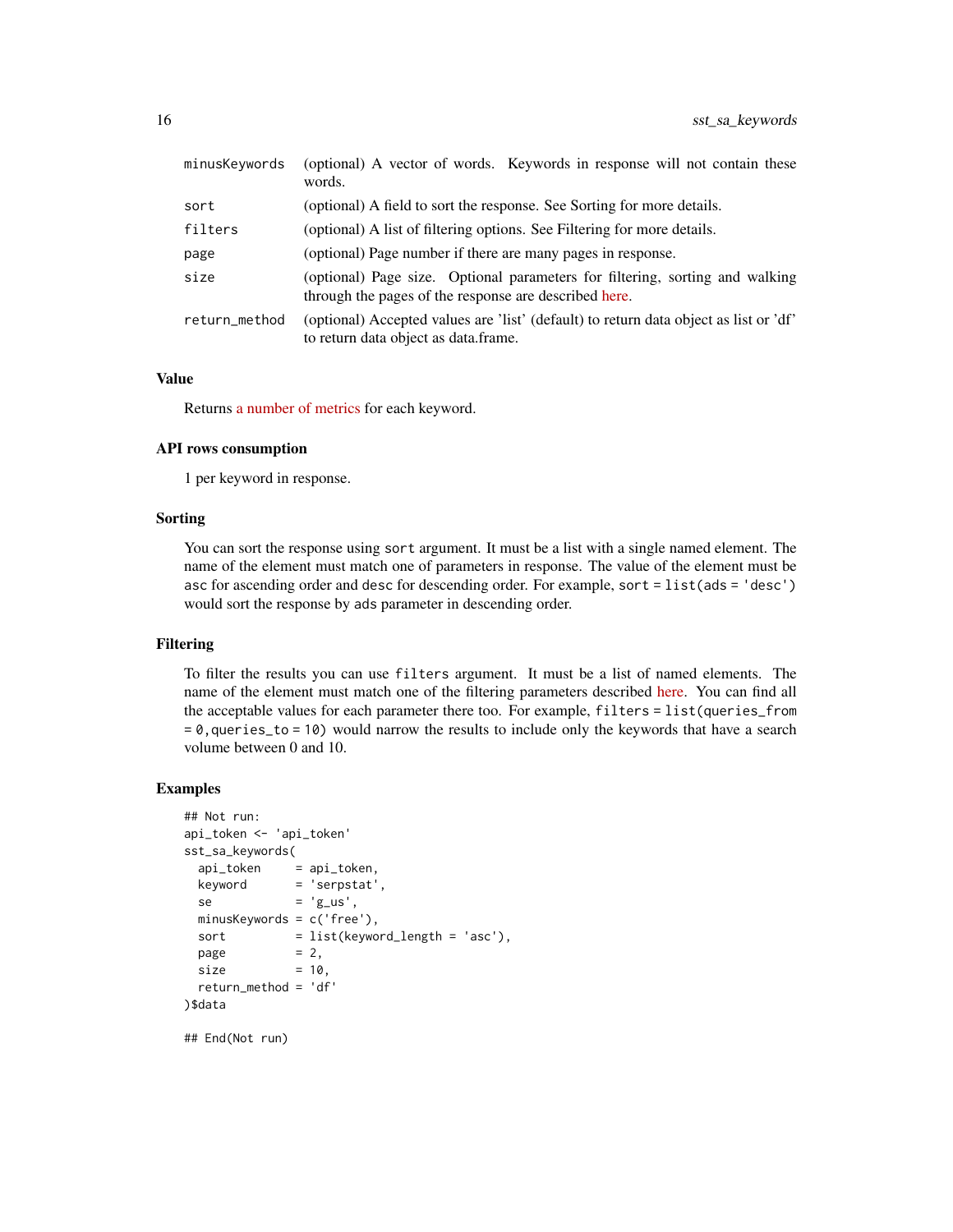#### <span id="page-16-1"></span><span id="page-16-0"></span>Description

Returns a number of metrics for each keyword like search volume, CPC and competition level.

#### Usage

```
sst_sa_keywords_info(
  api_token,
  keywords,
  se,
  sort = NULL,return_method = "list"
\mathcal{L}
```
## Arguments

| api_token     | (required) Serpstat API token from your profile.                                                                              |
|---------------|-------------------------------------------------------------------------------------------------------------------------------|
| keywords      | (required) A vector of keywords to analyze.                                                                                   |
| se            | (required) Search engine alias (db_name) returned by sst_sa_database_info.                                                    |
| sort          | (optional) A field to sort the response. See Sorting for more details.                                                        |
| return_method | (optional) Accepted values are 'list' (default) to return data object as list or 'df'<br>to return data object as data.frame. |

#### Value

Returns [a number of metrics](https://serpstat.com/api/31-keyword-overview-keywordinfo/) for each keyword.

#### API rows consumption

1 per keyword in request.

#### Sorting

You can sort the response using sort argument. It must be a list with a single named element. The name of the element must match one of parameters in response. The value of the element must be asc for ascending order and desc for descending order. For example, sort = list(ads = 'desc') would sort the response by ads parameter in descending order.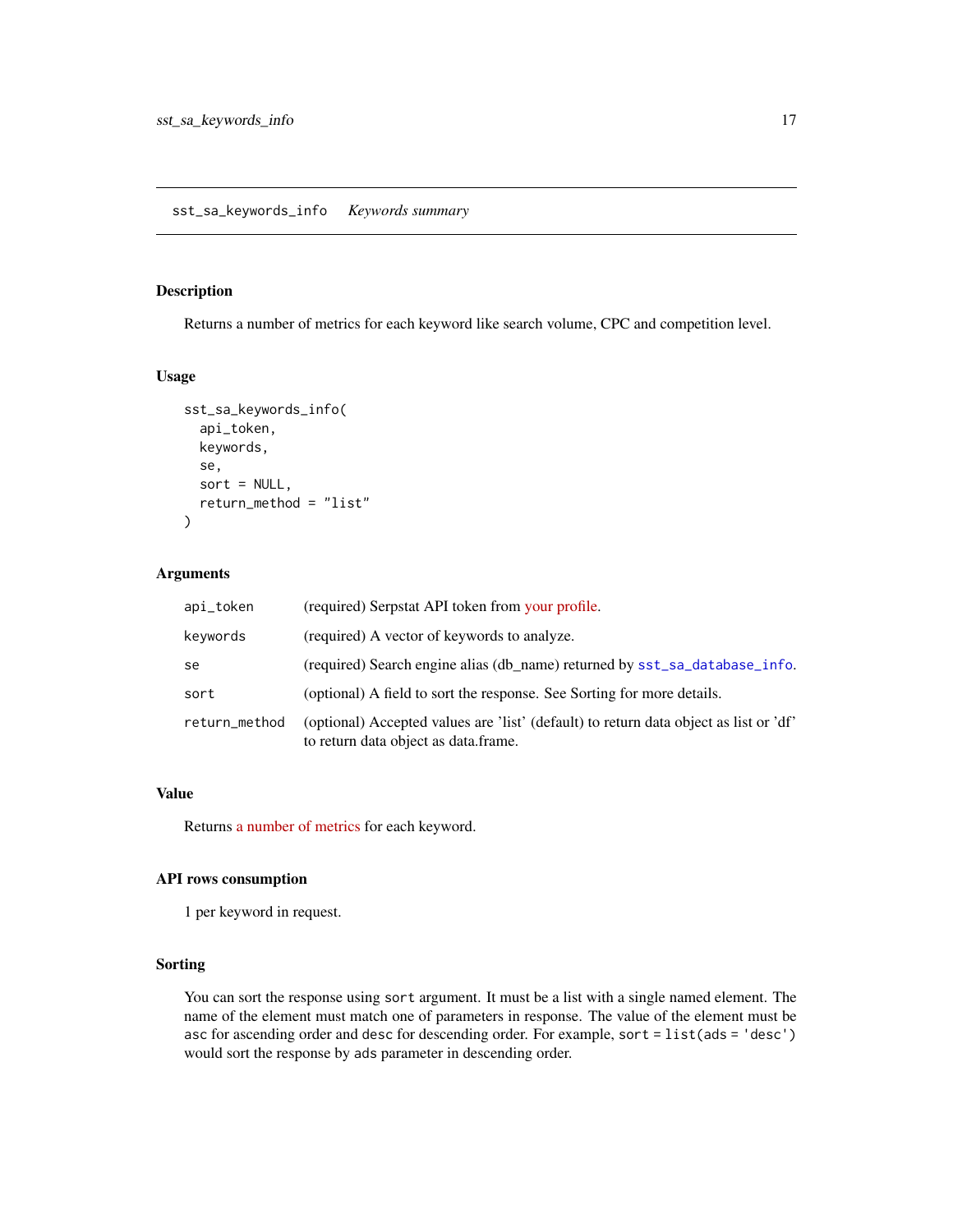## Examples

```
## Not run:
api_token <- 'api_token'
sst_sa_keywords_info(
 api_token = api_token,
 keywords = c('seo', 'ppc', 'serpstat'),
 se = 'g<sub>-us</sub>',
 sort = list(cost = 'asc'),
 return_method = 'df'
)$data
## End(Not run)
```
<span id="page-17-1"></span>sst\_sa\_keyword\_top *Top for a keyword*

## Description

Returns a list of results (URLs) from search engine results page (SERP) including organic results, paid results and different types of SERP features.

#### Usage

```
sst_sa_keyword_top(api_token, keyword, se, top_size = 100)
```
### Arguments

| api_token | (required) Serpstat API token from your profile.                           |
|-----------|----------------------------------------------------------------------------|
| keyword   | (required) A keyword to search for.                                        |
| se        | (required) Search engine alias (db name) returned by sst_sa_database_info. |
| top_size  | (optional) Set the number of URLs to get in response.                      |

## Value

Returns a list with [the data about search engine results page](https://serpstat.com/api/37-top-for-a-keyword-keywordtop/) for the keyword.

#### API rows consumption

1 per URL in response.

```
## Not run:
api_token <- 'api_token'
sst_sa_keyword_top(
 api_token = api_token,
 keyword = 'serpstat',
 se = 'g_us',
```
<span id="page-17-0"></span>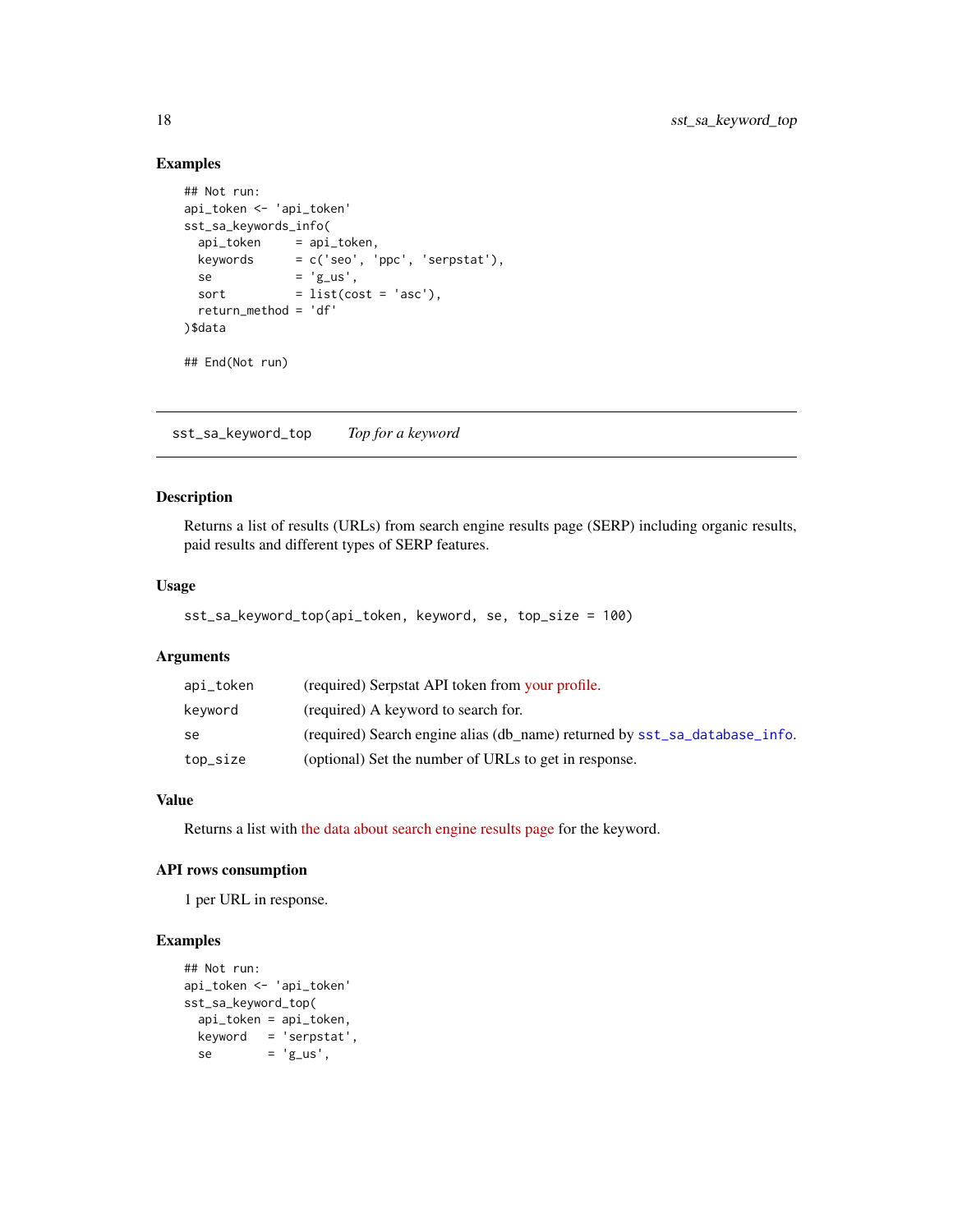<span id="page-18-0"></span>sst\_sa\_stats 19

```
top_size = 10\mathcal{L}## End(Not run)
```
<span id="page-18-1"></span>sst\_sa\_stats *Get the number of API rows left*

#### Description

With most API request you spend some amount of API rows. The total amount of API rows available for you is based on your [plan.](https://serpstat.com/pay/) Use this method to control the amount of API rows left.

#### Usage

sst\_sa\_stats(api\_token)

#### Arguments

api\_token (required) Serpstat API token from [your profile.](https://serpstat.com/users/profile/)

## Value

Returns a number of API rows left. Also returns some additional information about user and [Serp](https://serpstat.com/extension/)[stat plugin](https://serpstat.com/extension/) limits.

#### API rows consumption

0

#### Examples

```
## Not run:
api_token <- 'api_token'
sst_sa_stats(api_token)$summary_info$left_lines
```
## End(Not run)